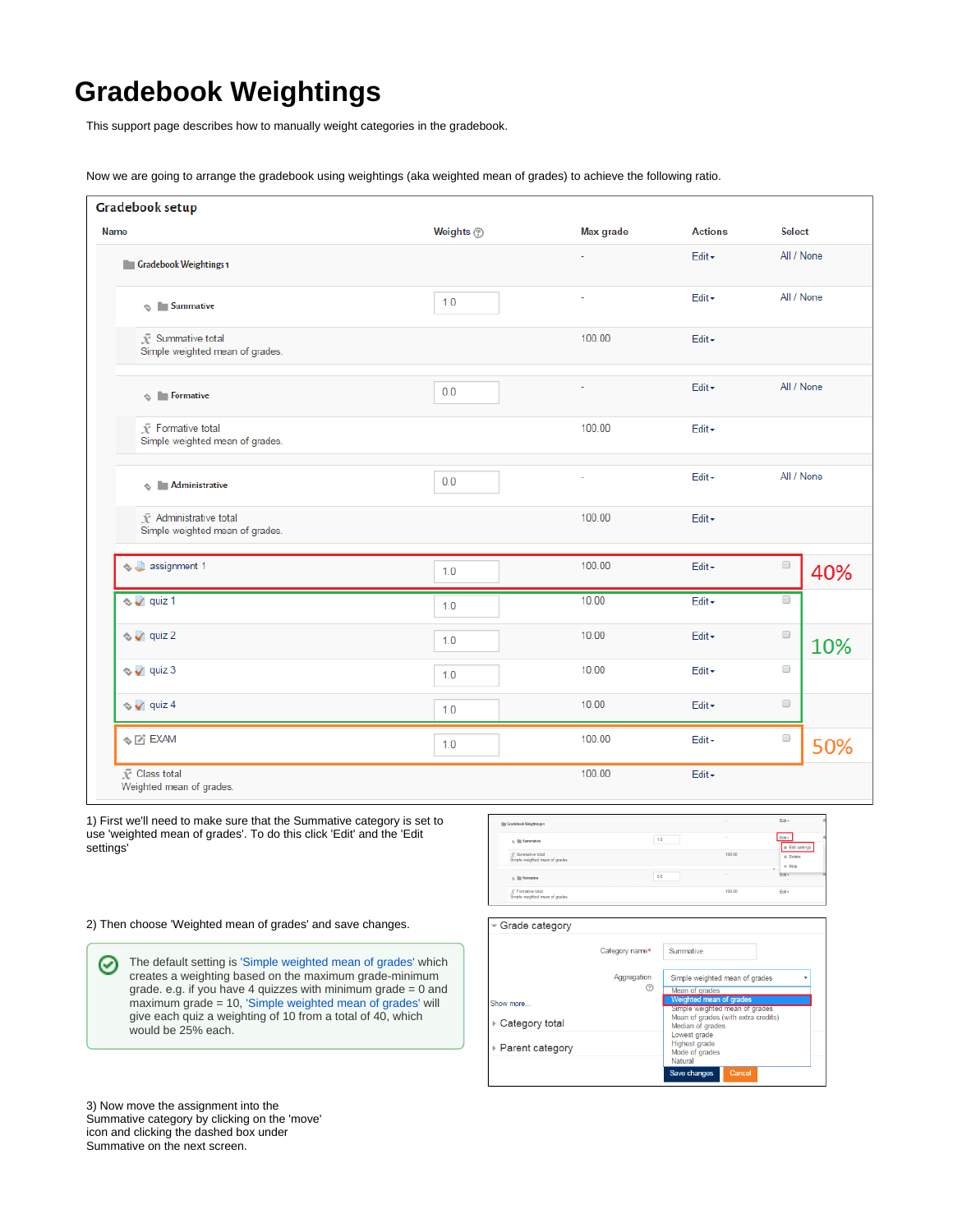| <b>Administrative</b><br>÷.                               | Gradebook setup<br><b>Name</b> |
|-----------------------------------------------------------|--------------------------------|
| R Administrative total<br>Simple weighted mean of grades. | <b>Gradebook Weightings1</b>   |
| assignment 1                                              | --------<br>Summative<br>٠     |
| $\Diamond \lor$ quiz 1                                    | ---------<br>---------         |
| $\rightsquigarrow \rightsquigarrow$ quiz 2                |                                |

4) Now we need to create a subcategory for the quizzes which at a later point we will give the weighting of 10%. Add a category by scrolling to the bottom of the gradebook setup pages and clicking 'Add category'



Category name\*

Aggregation  $\sqrt{2}$  quizzes

Simple weighted mean of grades

Save changes Cancel

v

Grade category

There are required fields in this form marked \*

Show more ▶ Category total ▶ Parent category

5) Name the category 'quizzes' and leave the aggregation as 'Simple weighted mean of grades'

6) Move the Quizzes category in to the Summative category using the same process as you moved the assignment previously.



7) Your Summative category should now look like this.

Don't worry about the weights for now, we'll set those at the end once we've arranged the Gradebook correctly.

|--|--|--|

| <b>Summative</b><br>ó,                             | 1.0 |
|----------------------------------------------------|-----|
| assignment 1                                       | 1.0 |
| quizzes                                            | 0.0 |
| x quizzes total<br>Simple weighted mean of grades. |     |

8) Now move the 4 quizzes into the 'quizzes' category. This time we want to move more than 1 item so there's a faster way to do this than our previous moving process.

To the far right of the quiz items there are tickboxes. select these tickboxes, then at the bottom left of the page there is a drop down menu with the title 'Move selected items to'.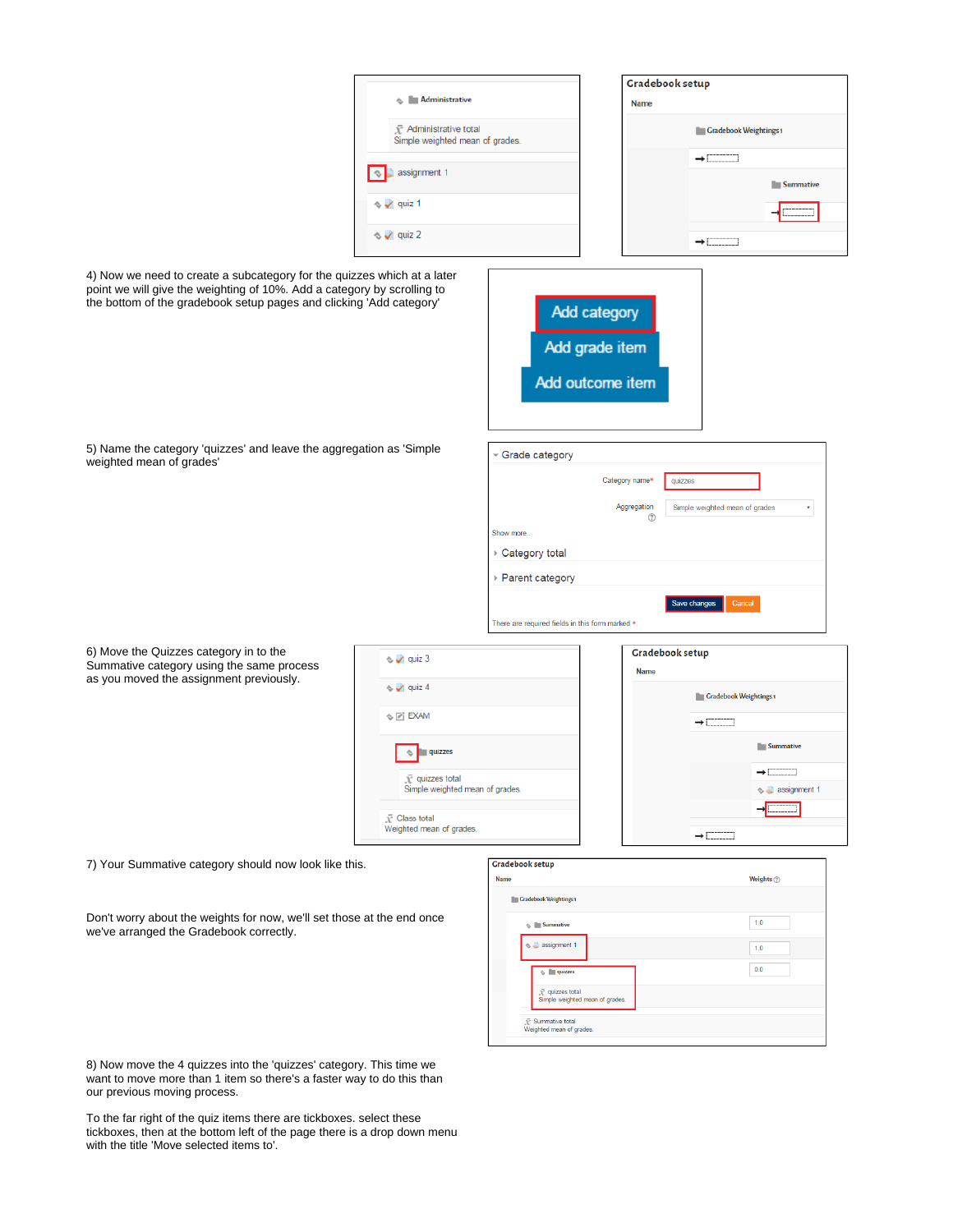Click on this menu and choose 'quizzes'

|                                          | ₹ Formative total<br>Simple weighted mean of grades.                         |                                                    | 100.00 | Edit+ |                         |
|------------------------------------------|------------------------------------------------------------------------------|----------------------------------------------------|--------|-------|-------------------------|
|                                          | c. In Administrative                                                         | 00                                                 |        | Edit- | All / None              |
|                                          | $\tilde{\mathcal{R}}$ Administrative total<br>Simple weighted mean of grades |                                                    | 100.00 | Edt+  |                         |
|                                          | $\propto \sqrt{2}$ quiz 1                                                    | $1.0\,$                                            | 10.00  | Edit+ | $\mathbf{z}$            |
|                                          | $6 - 2$ quiz 2                                                               | 1.0                                                | 10.00  | Edt+  | $\mathcal{D}$           |
|                                          | $6\sqrt{2}$ quiz 3                                                           | 10                                                 | 10.00  | Edit- | $\mathbf 8$             |
|                                          | $\sim$ $\sqrt{}$ quiz 4                                                      | 1.0                                                | 10.00  | Edit+ | ø                       |
|                                          | $\Diamond$ $\Box$ DWI                                                        | 1.0                                                | 100.00 | Edt+  | $\Box$                  |
|                                          | . © Class total<br>Weighted mean of grades.                                  |                                                    | 100.00 | Edit- |                         |
|                                          | Gradebook Weightings 1<br>quizze<br><b>Pormativa</b><br>Administrative       | Add category<br>Add grade item<br>Add cutcome item |        |       |                         |
|                                          | $\sim$ <b>Summative</b>                                                      |                                                    |        | 1.0   |                         |
|                                          | Se assignment 1                                                              |                                                    |        |       |                         |
|                                          |                                                                              |                                                    |        | 1.0   |                         |
|                                          | $\textcircled{1}$ quizzes                                                    |                                                    |        | 0.0   |                         |
|                                          |                                                                              |                                                    |        |       |                         |
|                                          | $\rightsquigarrow \blacktriangleleft$ quiz 1                                 |                                                    |        |       |                         |
|                                          | $\rightsquigarrow \blacktriangleleft$ quiz 2                                 |                                                    |        |       |                         |
|                                          | $\sim$ quiz 3                                                                |                                                    |        |       |                         |
|                                          | $\rightsquigarrow \blacktriangleleft$ quiz 4                                 |                                                    |        |       |                         |
|                                          | $\bar{x}$ quizzes total<br>Simple weighted mean of grades.                   |                                                    |        |       |                         |
|                                          | $\bar{x}$ Summative total<br>Weighted mean of grades.                        |                                                    |        |       |                         |
|                                          |                                                                              |                                                    |        |       |                         |
|                                          |                                                                              |                                                    |        |       | $\rightarrow$ $\Box$    |
| <b>Administrative</b>                    |                                                                              |                                                    |        |       | $\sim$ $\sqrt{}$ quiz 3 |
| $\bar{\mathcal{X}}$ Administrative total |                                                                              |                                                    |        |       | $\rightarrow$ $\Box$    |
| Simple weighted mean of grades.          |                                                                              |                                                    |        |       | $\leq$ quiz 4           |
|                                          |                                                                              |                                                    |        |       |                         |

 $\rightarrow$ ┑

 $\rightarrow$   $\overline{\text{max}}$ 

J.

 $\rightarrow$   $\Box$ 

10) Now move the EXAM grade item into the summative category under the quiz subcategory.

9) Your Summative category should now look like this.

| 11) Finally enter your weightings as shown below and always remember to click the <b>Save Changes button</b> to complete the process. |  |
|---------------------------------------------------------------------------------------------------------------------------------------|--|

 $\Diamond \Box$  EXAM

 $\bar{x}$  Class total

Weighted mean of grades.